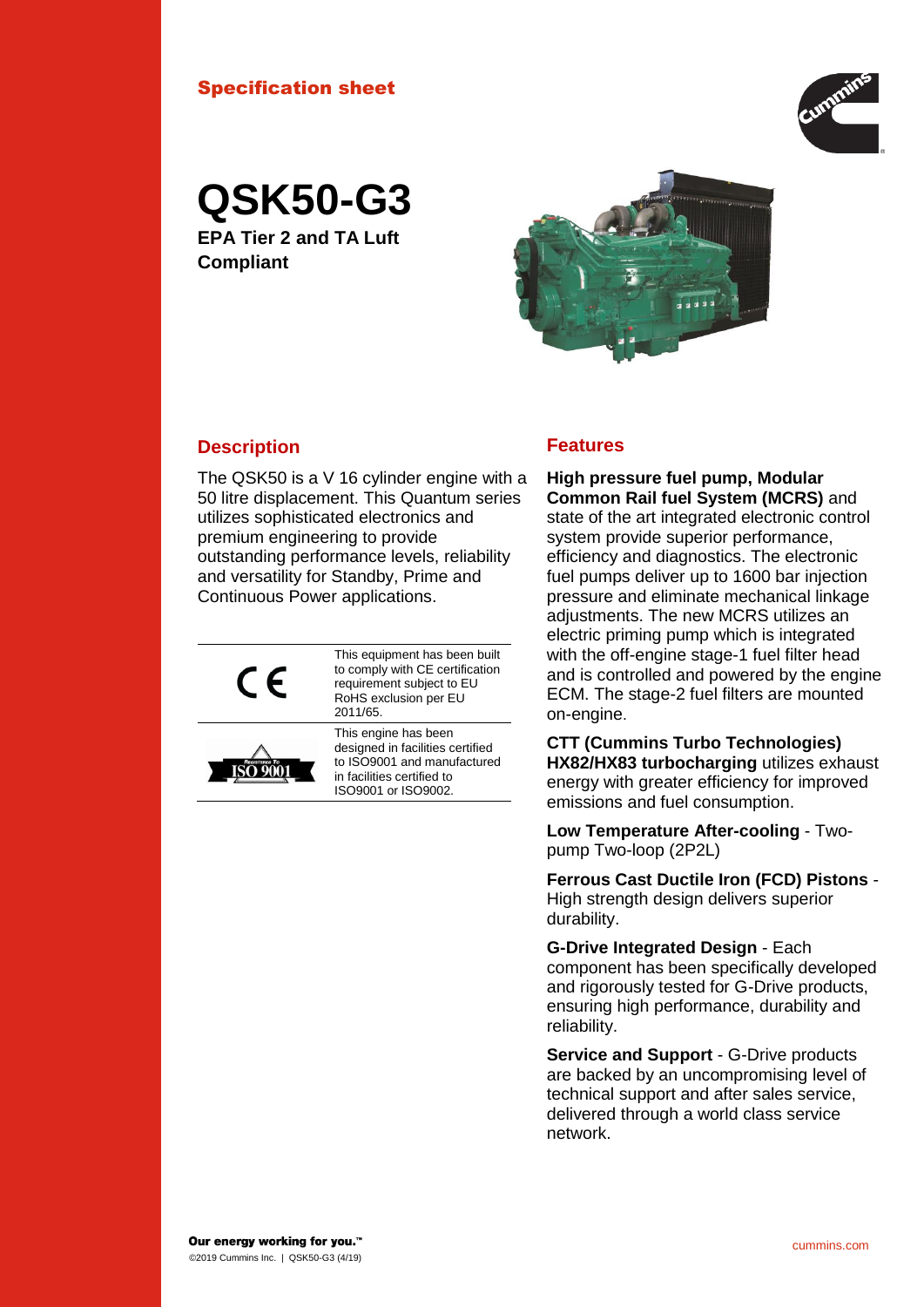## **1500 rpm (50 Hz ratings)**

| Gross engine output |           |             | Net engine output |           |             | Typical generator set output |            |             |      |            |      |
|---------------------|-----------|-------------|-------------------|-----------|-------------|------------------------------|------------|-------------|------|------------|------|
| <b>Standby</b>      | Prime     | <b>Base</b> | <b>Standby</b>    | Prime     | <b>Base</b> | Standby (ESP)                |            | Prime (PRP) |      | Base (COP) |      |
| kWm/BHP             |           |             |                   | kWm/BHP   |             | kWe                          | <b>kVA</b> | kWe         | kVA  | kWe        | kVA  |
| 1401/1878           | 1210/1622 | 1100/1475   | 1353/1814         | 1176/1577 | 1066/1429   | 1232                         | 1540       | 1120        | 1400 | 1023       | 1279 |

# **1800 rpm (60 Hz ratings)**

| <b>Gross engine output</b> |           |             | Net engine output |           |             | Typical generator set output |      |      |             |      |            |  |
|----------------------------|-----------|-------------|-------------------|-----------|-------------|------------------------------|------|------|-------------|------|------------|--|
| <b>Standby</b>             | Prime     | <b>Base</b> | <b>Standby</b>    | Prime     | <b>Base</b> | Standby (ESP)                |      |      | Prime (PRP) |      | Base (COP) |  |
|                            | kWm/BHP   |             |                   | kWm/BHP   |             | kWe                          | kVA  | kWe  | kVA         | kWe  | kVA        |  |
| 1559/2090                  | 1395/1870 | 1223/1640   | 1505/2018         | 1357/1820 | 1185/1589   | 1400                         | '750 | 1275 | 1594        | 1137 | 1421       |  |

# **General engine data**

| Type                        | 4 cycle, turbocharged, After-cooled       |
|-----------------------------|-------------------------------------------|
| Bore mm                     | 159                                       |
| Stroke mm                   | 159                                       |
| Displacement litre          | 50.3                                      |
| Cylinder block              | Cast iron, 16 cylinder                    |
| Battery charging alternator | 55 amps                                   |
| Starting voltage            | 24 volt, negative ground                  |
| Fuel system                 | <b>Cummins direct injection MCRS</b>      |
| <b>Fuel filter</b>          | Spin-on fuel filters with water separator |
| Lube oil filter type(s)     | Spin-on full flow filter                  |
| Lube oil capacity (I)       | 235                                       |
| <b>Flywheel dimensions</b>  | SAE <sub>0</sub>                          |

## **Coolpac performance data**

| Cooling system design                  | 2 pump - 2 loop                                    |  |  |
|----------------------------------------|----------------------------------------------------|--|--|
| Coolant ratio                          | 50% ethylene glycol; 50% water                     |  |  |
| Coolant capacity (I)                   | 294                                                |  |  |
| Limiting ambient temp.** $(°C)$        | 52 (50Hz); 50 (60Hz)                               |  |  |
| Fan power (kWm)                        | 40 (50Hz); 50 (60Hz)                               |  |  |
| Cooling system air flow $(m^3/s)^{**}$ | 35 (50Hz); 35 (60Hz)                               |  |  |
| Air cleaner type                       | Dry replaceable element with restriction indicator |  |  |

 $\frac{1}{12}$  mm H<sub>2</sub>0

| ℅                       | <b>kWm</b> | <b>BHP</b>              | $L$ /ph | q/kWh | ℅   | kWm  |
|-------------------------|------------|-------------------------|---------|-------|-----|------|
| <b>Standby Power</b>    |            | <b>Standby Power</b>    |         |       |     |      |
| 100                     | 1401       | 1878                    | 357     | 94.2  | 100 | 1559 |
| <b>Prime Power</b>      |            | <b>Prime Power</b>      |         |       |     |      |
| 100                     | 1210       | 1622                    | 313     | 85.5  | 100 | 1395 |
| 75                      | 908        | 1217                    | 241     | 63.6  | 75  | 1046 |
| 50                      | 605        | 811                     | 168     | 44.4  | 50  | 698  |
| 25                      | 303        | 406                     | 91      | 23.9  | 25  | 349  |
| <b>Continuous Power</b> |            | <b>Continuous Power</b> |         |       |     |      |
| 100                     | 1100       | 1475                    | 282     | 74.3  | 100 | 1223 |
|                         |            |                         |         |       |     |      |

# **Fuel consumption 1500 (50 Hz) Fuel consumption 1800 (60 Hz)**

| %        | <b>kWm</b>         | <b>BHP</b> | $L$ /ph | g/kWh |
|----------|--------------------|------------|---------|-------|
|          | <b>andby Power</b> |            |         |       |
|          | 1401               | 1878       | 357     | 94.2  |
| me Power |                    |            |         |       |
| 100      | 1210               | 1622       | 313     | 85.5  |
|          | 908                | 1217       | 241     | 63.6  |
|          | 605                | 811        | 168     | 44.4  |
| 25       | 303                | 406        | 91      | 23.9  |
|          | ntinuous Power     |            |         |       |
| 100      | 1100               | 1475       | 282     | 74.3  |